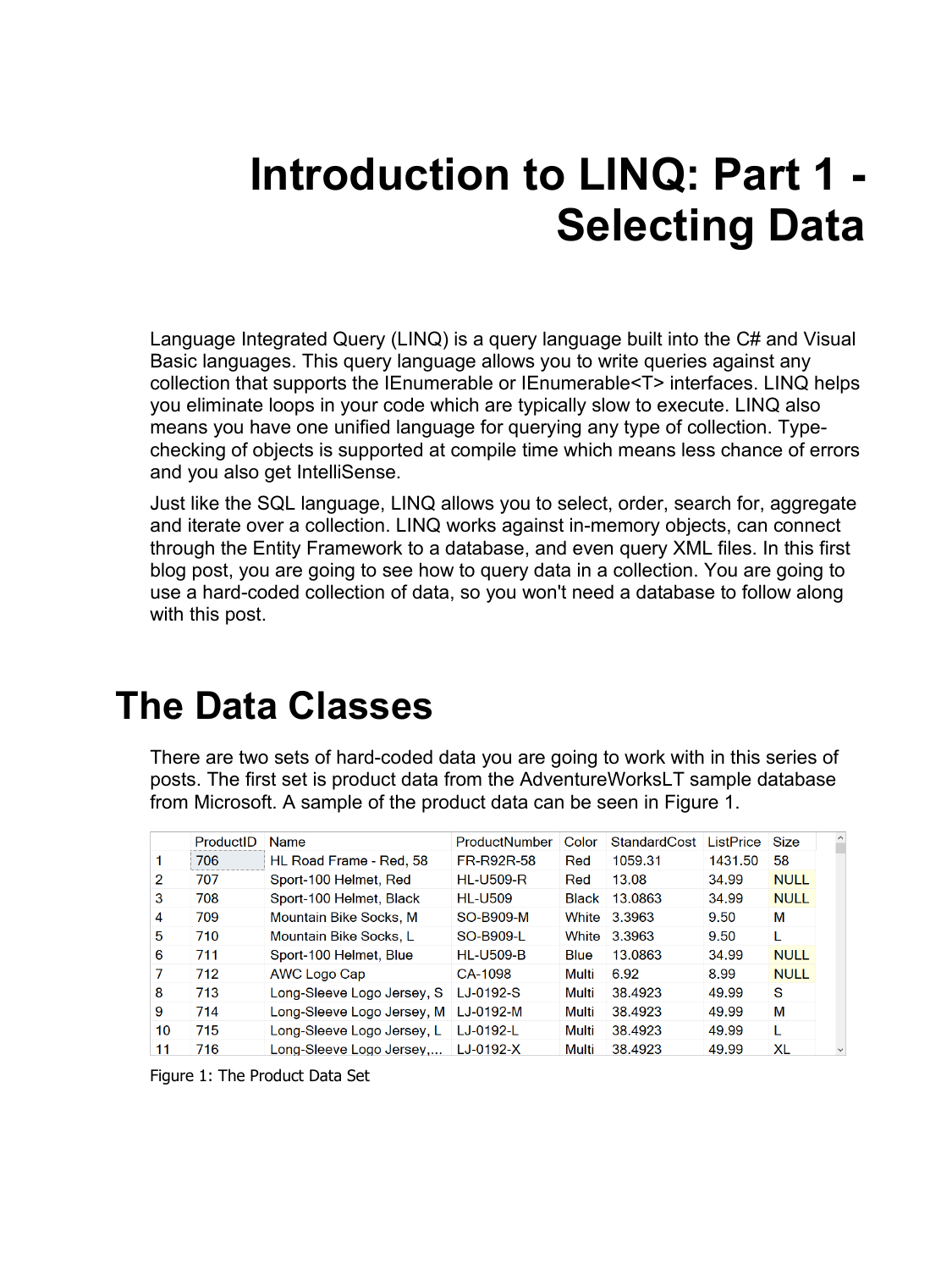#### **Product Classes**

Create a Product class with one property per field in the table as shown in the class below. There are two extra fields that I added to represent some data you are going to create later in these posts.

```
public partial class Product
{
 public int ProductID { get; set; }
  public string Name { get; set; }
  public string ProductNumber { get; set; }
   public string Color { get; set; }
 public decimal? StandardCost { get; set; }
  public decimal? ListPrice { get; set; }
  public string Size { get; set; }
  // Calculated Properties
  public int NameLength { get; set; }
 public decimal? TotalSales { get; set; }
}
```
To create the hard-coded collection of product data, create a class called ProductRepository. In this class create a method named GetAll() to build a List<Product> objects as shown in the following snippet of code.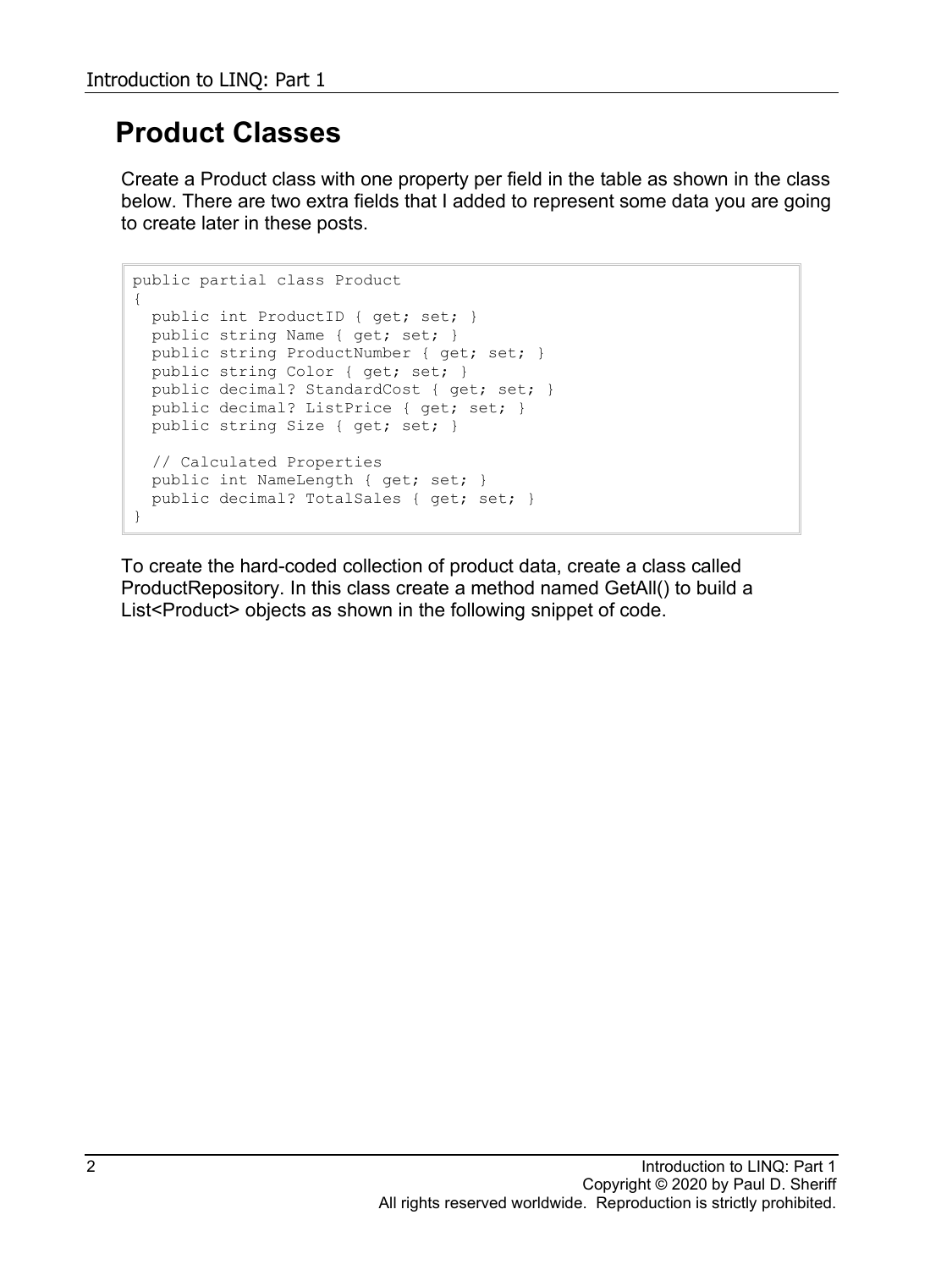```
public class ProductRepository
{
  public List<Product> GetAll()
   {
     return new List<Product>
     {
      new Product {
       ProductID = 680,
       Name = "HL Road Frame - Black, 58",
         ProductNumber = "FR-R92B-58",
         Color = "Black",
         StandardCost = 1059.31M,
        ListPrice = 1431.50M,
       Size = "58" },
       new Product {
        ProductID = 706,
        Name = "HL Road Frame - Red, 58",
         ProductNumber = "FR-R92R-58",
        Color = "Red",StandardCost = 1059.31M,ListPrice = 1431.50M,
         Size = "58"
       },
     ... // MORE DATA HERE
   }
}
```
#### **Sales Order Detail Classes**

The next set of data is related to the product data through the ProductID field in both sets. The Sales Order Detail data contains a unique SalesOrderID field, an order quantity, a unit price and a total of the line of data as shown in [Figure 2.](#page-2-0)

|                  | SalesOrderID | OrderQtv       | ProductID | <b>UnitPrice</b> | LineTotal   |
|------------------|--------------|----------------|-----------|------------------|-------------|
| 1.               | 71774        |                | 836       | 356.898          | 356.898000  |
| $\overline{2}$   | 71774        |                | 822       | 356.898          | 356.898000  |
| 3                | 71776        | 1              | 907       | 63.90            | 63.900000   |
| 4                | 71780        | 4              | 905       | 218.454          | 873.816000  |
| 5                | 71780        | $\overline{2}$ | 983       | 461.694          | 923.388000  |
| 6                | 71780        | 6              | 988       | 112.998          | 406.792800  |
| 7                | 71780        | $\overline{2}$ | 748       | 818.70           | 1637.400000 |
| 8                | 71780        | 1              | 990       | 323.994          | 323.994000  |
| 9                | 71780        | 1              | 926       | 149.874          | 149.874000  |
| 10 <sup>10</sup> | 71780        | 1              | 743       | 809.76           | 809.760000  |
| 11               | 71780        | 4              | 782       | 1376.9           | 5507.976000 |
| 12               | 71780        | $\overline{2}$ | 918       | 158.43           | 316.860000  |

<span id="page-2-0"></span>Figure 2: The Sales Order Detail Data Set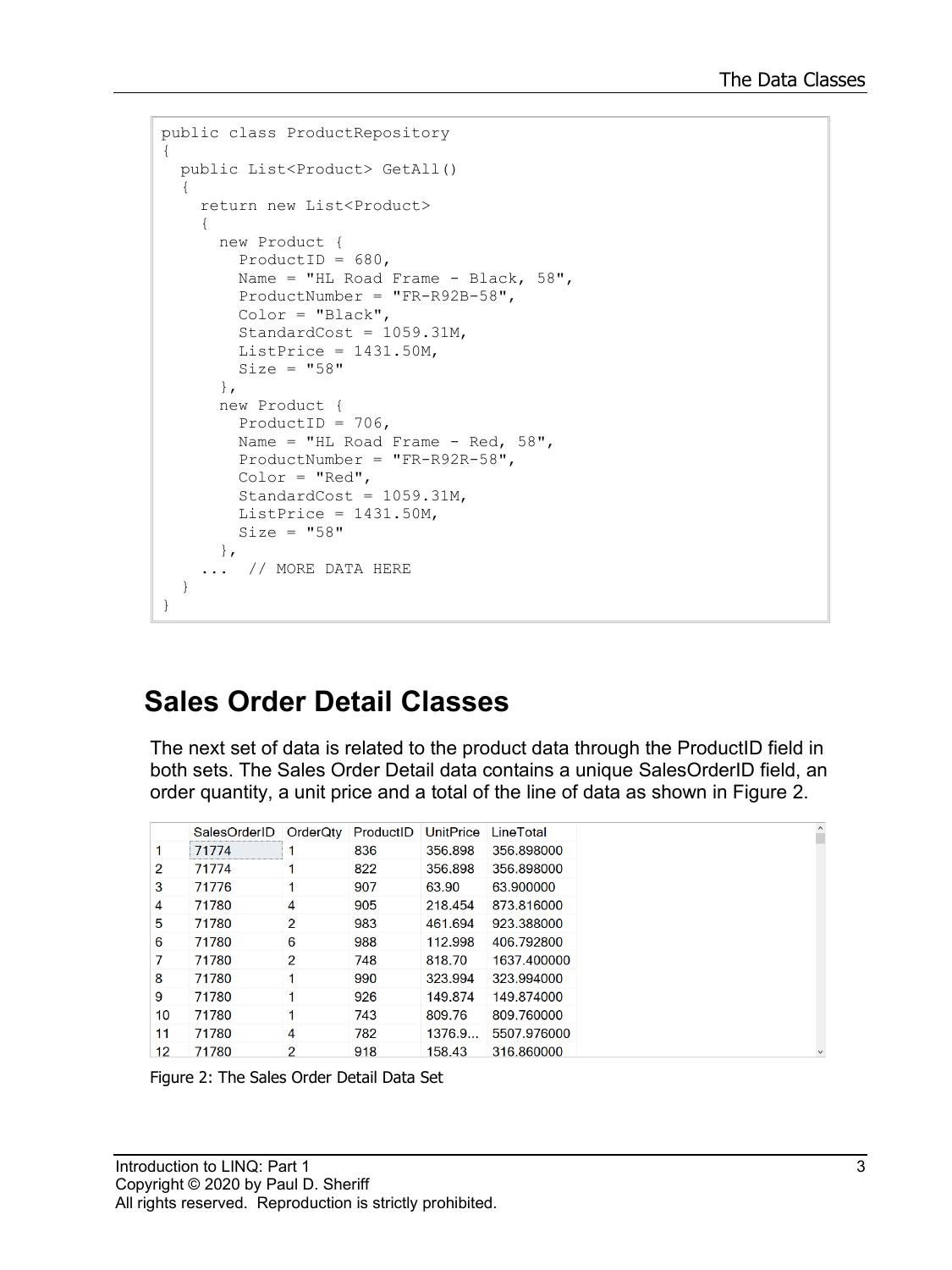Again, create a class named SalesOrderDetail to represent each row of data where one property in the class represents one field in the table.

```
public class SalesOrderDetail
{
  public int SalesOrderID { get; set; }
 public short OrderQty { get; set; }
  public int ProductID { get; set; }
 public decimal UnitPrice { get; set; }
  public decimal LineTotal { get; set; }
}
```
Create a SalesOrderDetailRepository class with a GetAll() method in it to create a hard-coded List<SalesOrderDteail> of data.

```
public class SalesOrderDetailRepository
{
   public List<SalesOrderDetail> GetAll()
   {
     return new List<SalesOrderDetail>
     {
       new SalesOrderDetail
       {
        SalesOrderID = 71774.
        OrderQty = 1,
        ProductID = 680,
        UnitPrice = 356.90M,
        Linearotal = 356.898000M },
       new SalesOrderDetail
 {
        SalesOrderID = 71774,
        OrderQty = 1,ProductID = 680,
        UnitPrice = 356.90M,
         LineTotal = 356.898000M
      },
     ... // MORE DATA HERE
   }
}
```
### **View Model Base Class**

For this post I am going to create a series of view model classes to illustrate the usage of various LINQ techniques. In order not to duplicate code, I am going to have each of those view model classes inherit from a ViewModelBase class that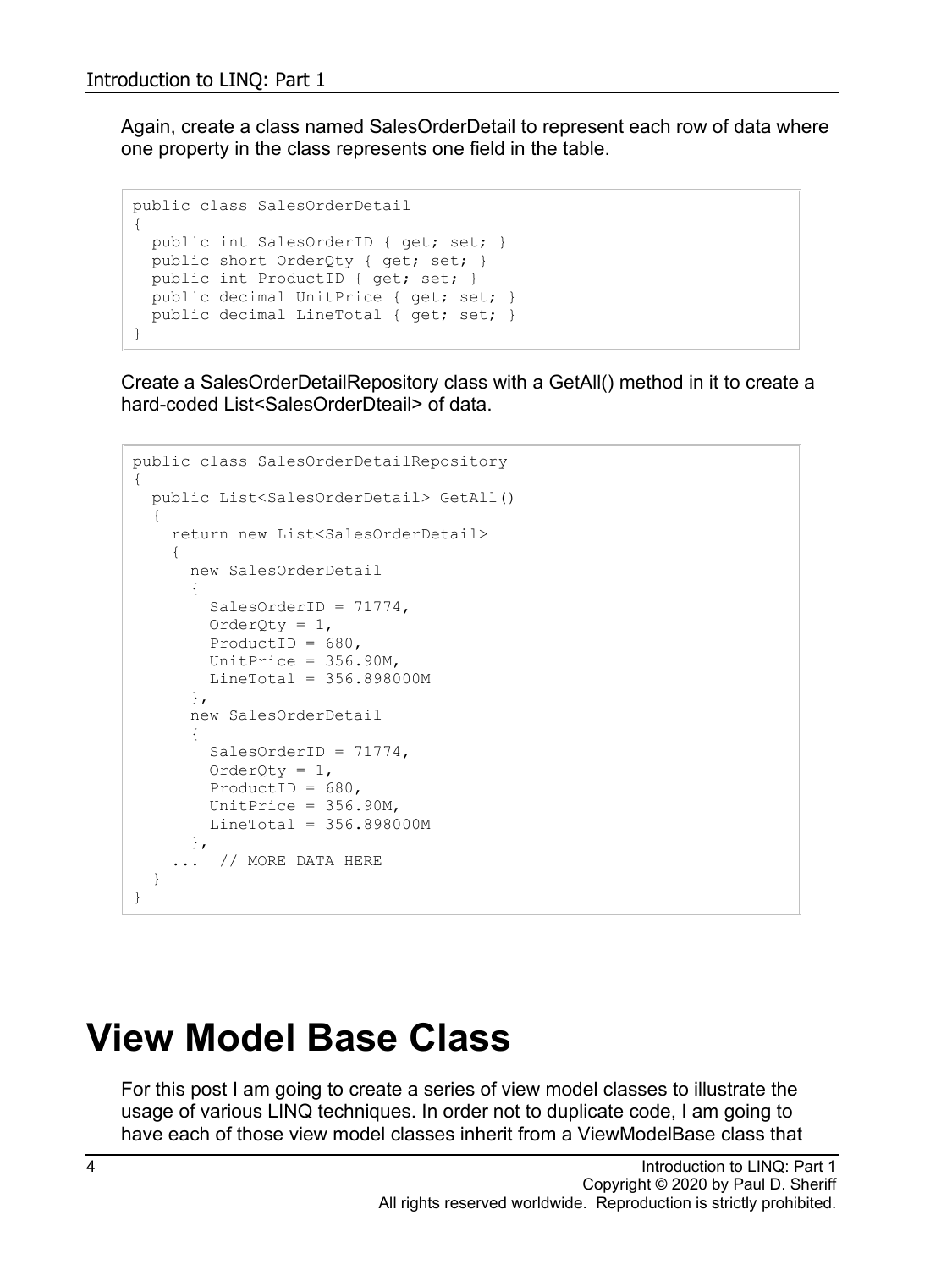contains three properties and one method. The three properties are ResultText, UseQuerySyntax and Products. The ResultText property is a string into which I can place various string data to display on the screen. The UseQuerySyntax is a Boolean variable used to switch between the LINQ query and method syntax. The Products property is a List<Product> collection into which I place the result set from the various LINQ operations. The method named LoadProductsCollection calls the ProductRepository class' GetAll() method to load the Products collection with the hard-coded data. Once this collection is loaded, you can then perform various LINQ queries against this collection.

```
public class ViewModelBase
{
 private string ResultText;
 private bool UseQuerySyntax = true;
 private List<Product> Products;
  public string ResultText
 {
    get { return ResultText; }
     set {
       ResultText = value; RaisePropertyChanged("ResultText");
     }
   }
   public bool UseQuerySyntax
   {
     get { return _UseQuerySyntax; }
     set {
      UseQuerySyntax = value; RaisePropertyChanged("UseQuerySyntax");
     }
   }
  public List<Product> Products
   {
    get { return Products; }
     set {
       Products = value;
       RaisePropertyChanged("Products");
     }
   }
  public List<Product> LoadProductsCollection()
   {
     Products = new ProductRepository().GetAll();
     return Products;
   }
}
```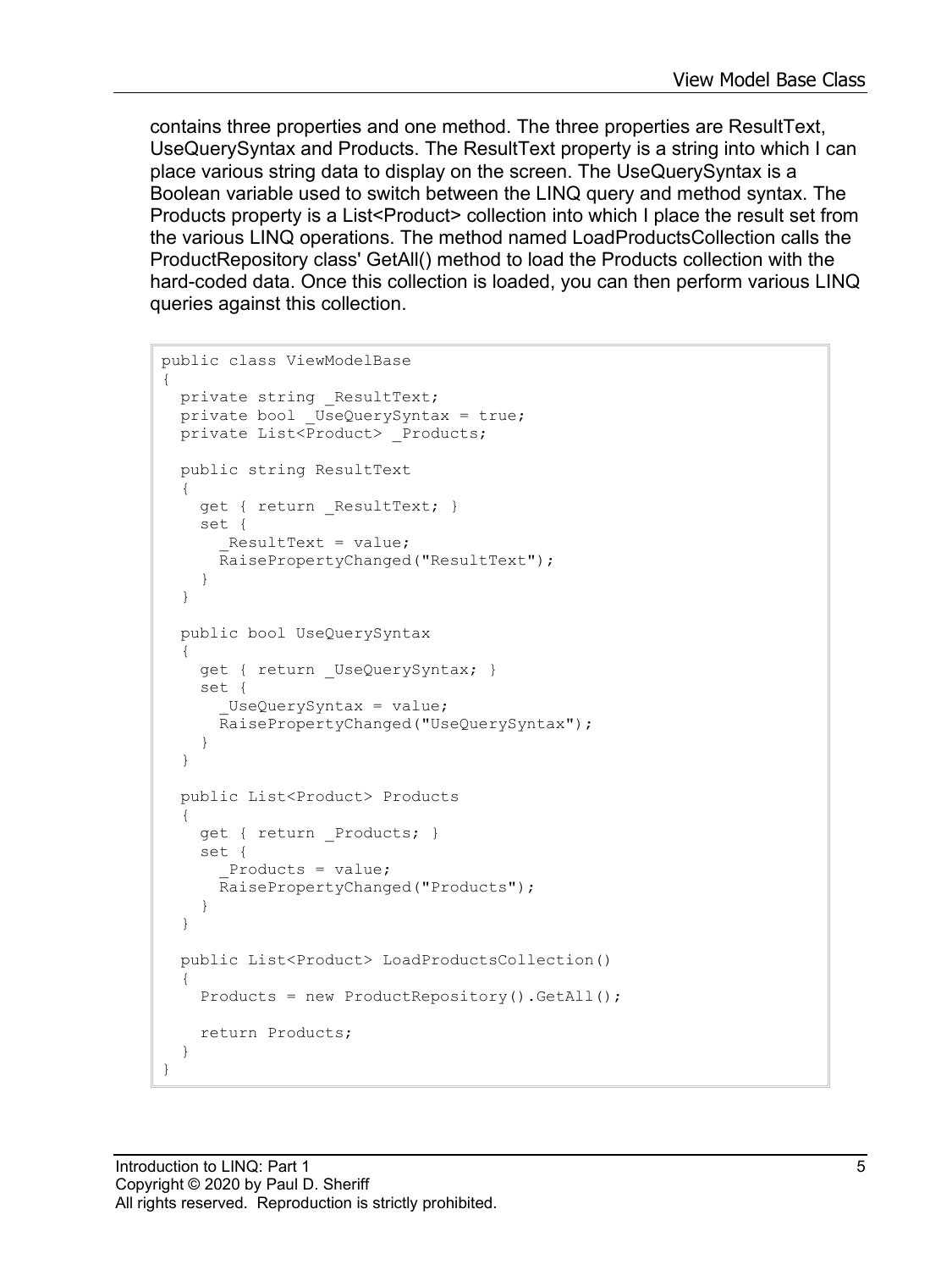## **Selecting Data**

In this first view model class named SelectViewModel, create a method named GetAllLooping.

```
public class SelectViewModel : ViewModelBase
{
   public void GetAllLooping()
   {
   }
}
```
This method is a contrived example just to show how you might use a loop to iterate over a collection of data such as the product collection and fill another collection with that data. Of course, during the looping you can add an if statement to filter the data in any way you wish.

```
public void GetAllLooping()
{
   // Load All Product Data
  LoadProductsCollection();
 List<Product> list = new List<Product>();
  // Build collection of products by looping 
   // through the original collection
   foreach (Product item in Products) {
    list.Add(item);
   }
   ResultText = $"Total Products: {list.Count}";
}
```
#### **Get All Using LINQ Query Syntax**

The next method to create, named GetAllQuerySyntax() is used to show how you can eliminate the foreach loop and use the LINQ query syntax instead to create a list of data. In the sample code below, you create a variable named list that is of the type List<Product>.

Load all of the data into the Products collection using the LoadProductsCollection() method. Next, use the LINQ query syntax which is similar the Structured Query Language of a relational database. However, in LINQ you put the "select" statement after the "from". The "from" statement creates a new variable name, in this case "prod" by grabbing each product object from the Products collection and assigning that product object to this variable "prod". The select statement determines whether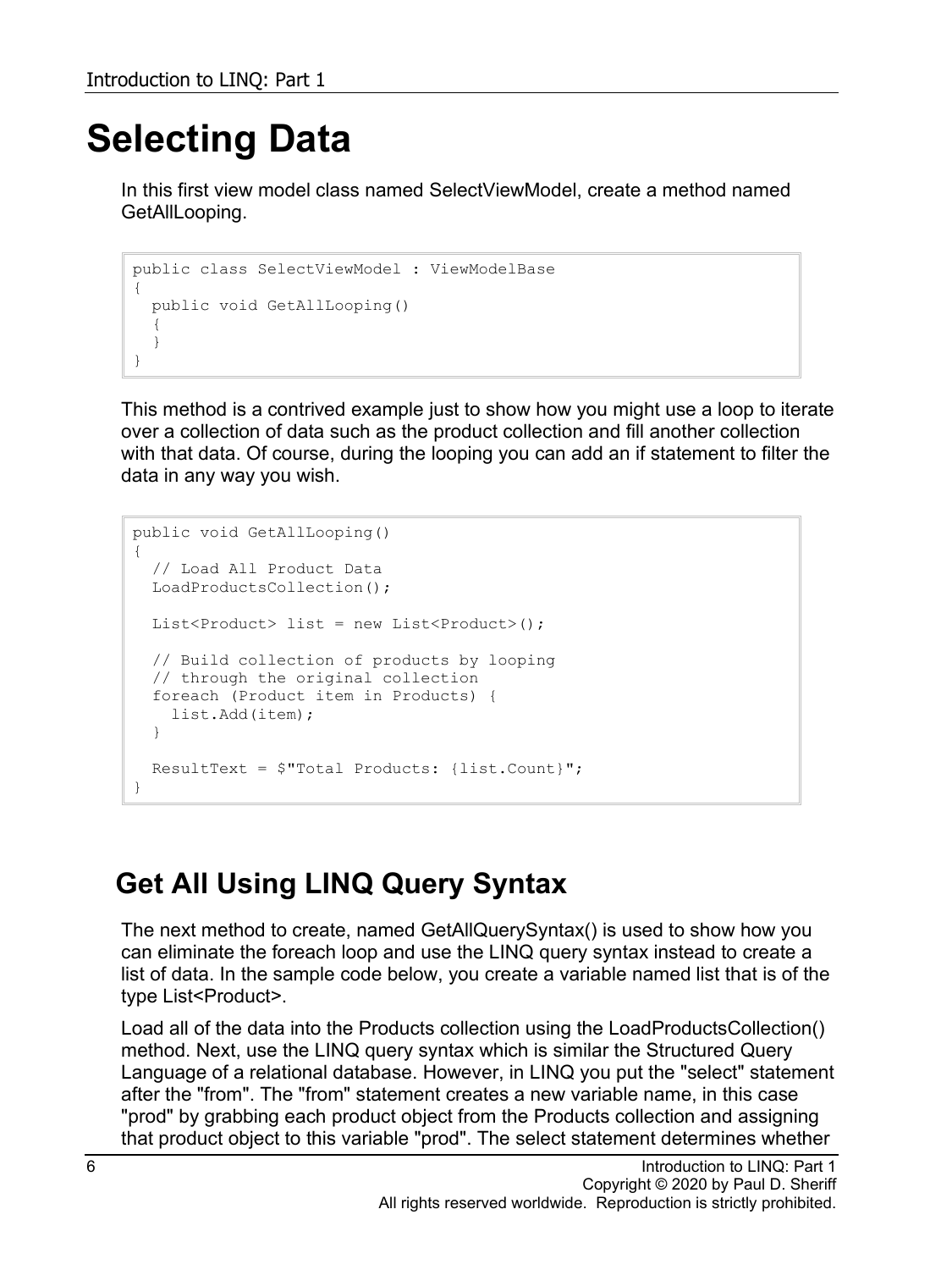you want to retrieve the entire product object, or maybe just one or two properties of it. You will see how to retrieve specific columns only later in this post.

The result of the LINQ query is an IEnumerable<Product> collection. So, to place this IEnumerable collection into a specific List<Product> collection you wrap the LINQ query within parentheses and apply the ToList() method of the IEnumerable<Product> collection and this converts it into the List<Product> collection.

```
public void GetAllQuerySyntax()
{
  List<Product> list;
   // Load All Product Data
  LoadProductsCollection();
   // LINQ Query Syntax
   list = (from prod in Products
           select prod).ToList();
  ResultText = $"Total Products: {list.Count}";
}
```
#### **Get All Using LINQ Method Syntax**

You just saw the LINQ query syntax to select all items from a list. Now, look at the LINQ method syntax in the following code snippet. Using the Products collection, apply the Select() method to this collection. Within the lambda expression in the Select() method you specify a variable name "prod" which represents each product object within the Product collection. The only thing you wish to do with each product object is to return it from the Select() method, so you simply specify the variable name. The "return" statement is implied in this expression. Just as with the query syntax, the Select() method returns an IEnumerable<Product> collection. So, apply the ToList() method to convert this into a List<Product> collection.

```
public void GetAllMethodSyntax()
{
  List<Product> list;
  // Load All Product Data
  LoadProductsCollection();
   // LINQ Method Syntax
  list = Products.Select(prod => prod).ToList();
  ResultText = $"Total Products: {list.Count}";
}
```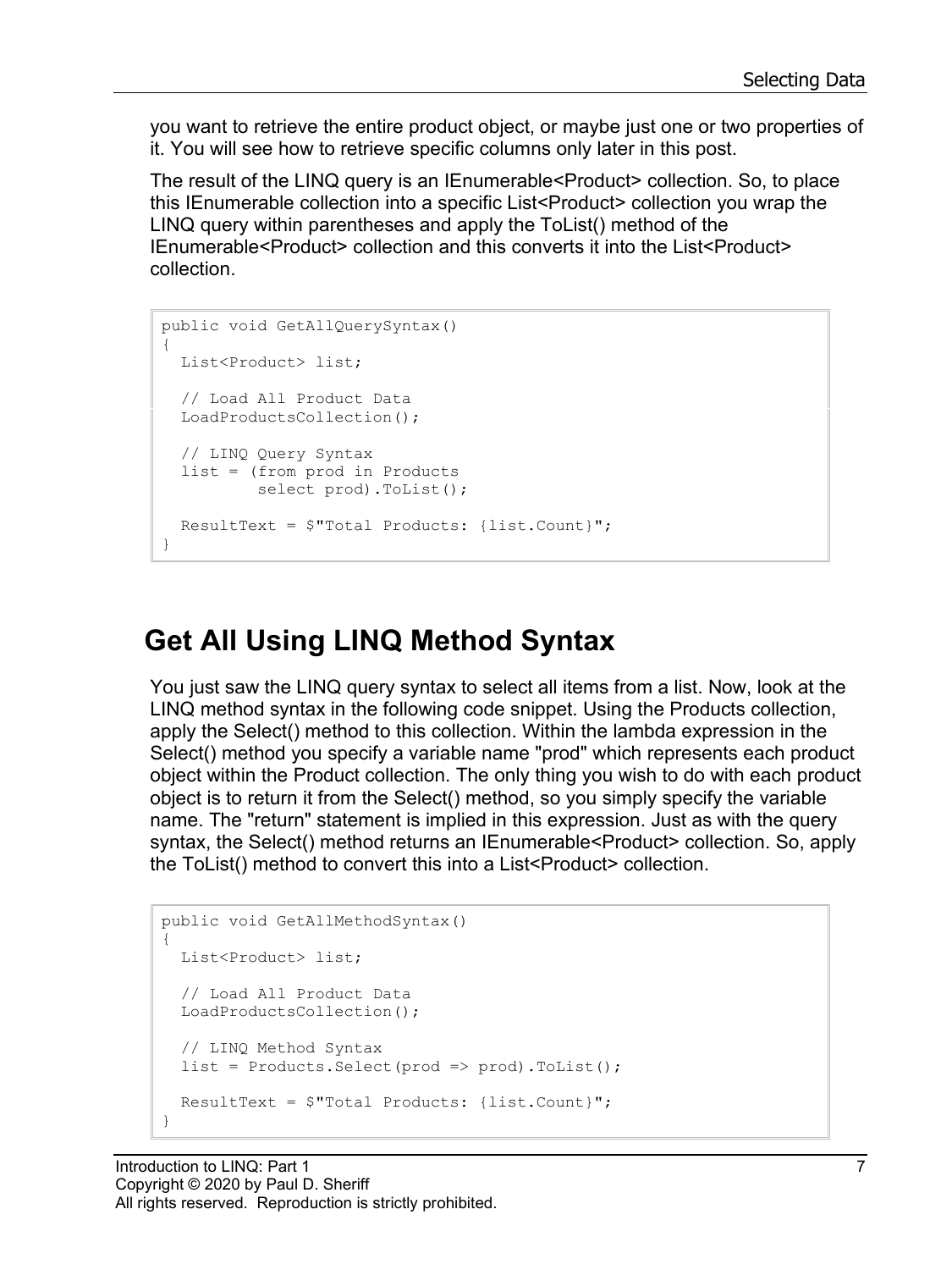#### **Get Specific Columns Using Query Syntax**

In the previous examples you specified "select prod" which meant to return the complete Product object and add it to the list of product objects. However, in some cases, you may only want to fill a few of the properties of the Product class. In this case use the new keyword to create a new Product object and just fill the properties you want using the syntax shown below.

```
public void GetSpecificColumnsQuery()
{
   // Load all Product Data
  LoadProductsCollection();
   // Query Syntax
   Products = (from prod in Products
              select new Product
{
                ProductID = prod.ProductID,
               Name = prod.Name,
                ProductNumber = prod.ProductNumber
              ).ToList();
  ResultText = $"Total Products: {Products.Count}";
}
```
#### **Get Specific Columns Using Method Syntax**

The previous sample used the LINQ query syntax to populate the few properties of the Product object. In the next sample, you see an example of using the Select() method to accomplish the exact result. In both samples, you are still building a full Product object, it is just the other properties not set are given the appropriate default values.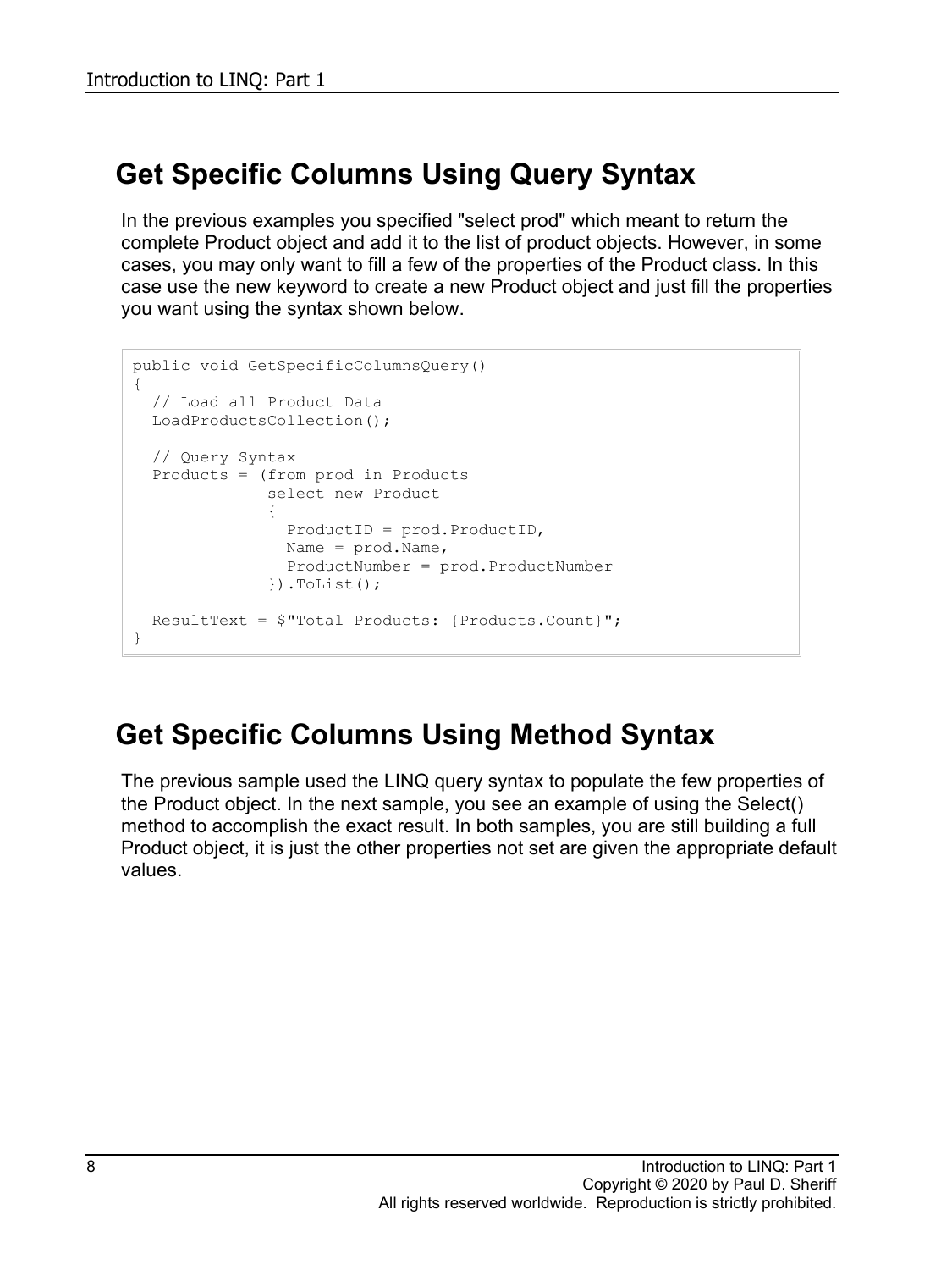```
public void GetSpecificColumnsMethod()
{
  // Load all Product Data
  LoadProductsCollection();
  // Method Syntax
   Products = Products.Select(prod => new Product
\{ ProductID = prod.ProductID,
    Name = prod.Name,
    ProductNumber = prod.ProductNumber
   }).ToList();
  ResultText = $"Total Products: {Products.Count}";
}
```
#### **Create an Anonymous Class Using Query Syntax**

Instead of using a Product class to build an object with just a few properties filled in and the rest with default values, you can build an anonymous object with just the properties you want. In fact, you can also create new property names instead of the ones that go with the original object. Below is a sample that uses just the "new" keyword and property names within the curly braces to build an anonymous object.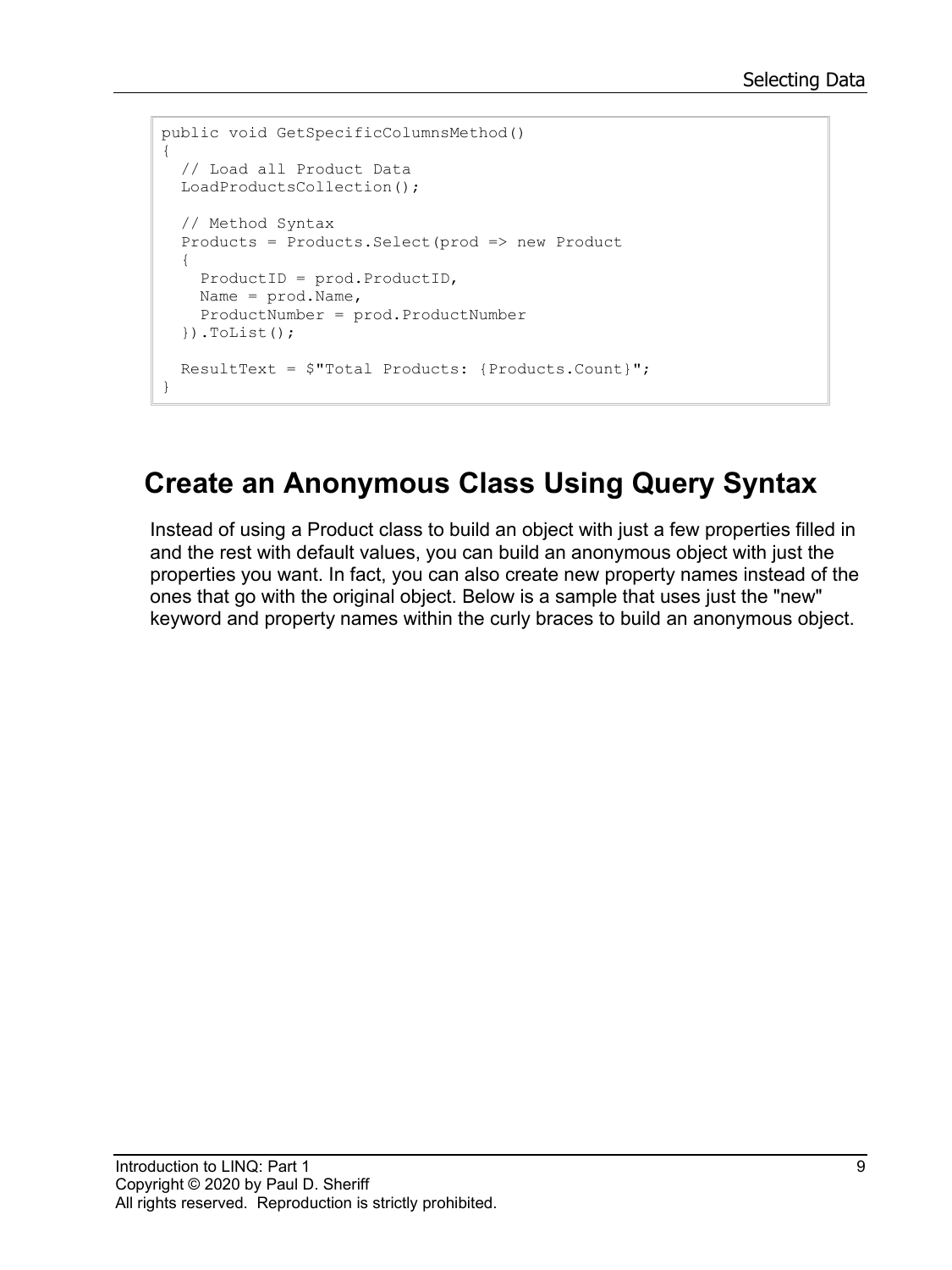```
public void AnonymousClassQuery()
{
   StringBuilder sb = new StringBuilder(2048);
   // Load all Product Data
   LoadProductsCollection();
   // Query Syntax
   var products = (from prod in Products
                   select new
                  {
                     ProductId = prod.ProductID,
                    ProductName = prod.Name,
                    Identifier = prod.ProductNumber,
                    ProductSize = prod.Size
                   });
   // Loop through anonymous class
   foreach (var prod in products) {
     sb.AppendLine($"ProductId: {prod.ProductId}");
    sb.AppendLine($" ProductName: {prod.ProductName}");
 sb.AppendLine($" Identifier: {prod.Identifier}");
 sb.AppendLine($" ProductSize: {prod.ProductSize}");
   }
 ResultText = sb.ToString();
 Products = null;}
```
#### **Create an Anonymous Class Using Method Syntax**

If you wish to create an anonymous class using the LINQ method syntax, substitute the query syntax shown in the above code with the following code.

```
// Method Syntax
var products = Products. Select (prod => new
{
  ProductId = prod.ProductID,
  ProductName = prod.Name,
   Identifier = prod.ProductNumber,
   ProductSize = prod.Size
});
```
### **Summary**

In this blog post you started your journey on learning how to use LINQ to select data from a collection. You learned how to select all data, a few properties of data, and